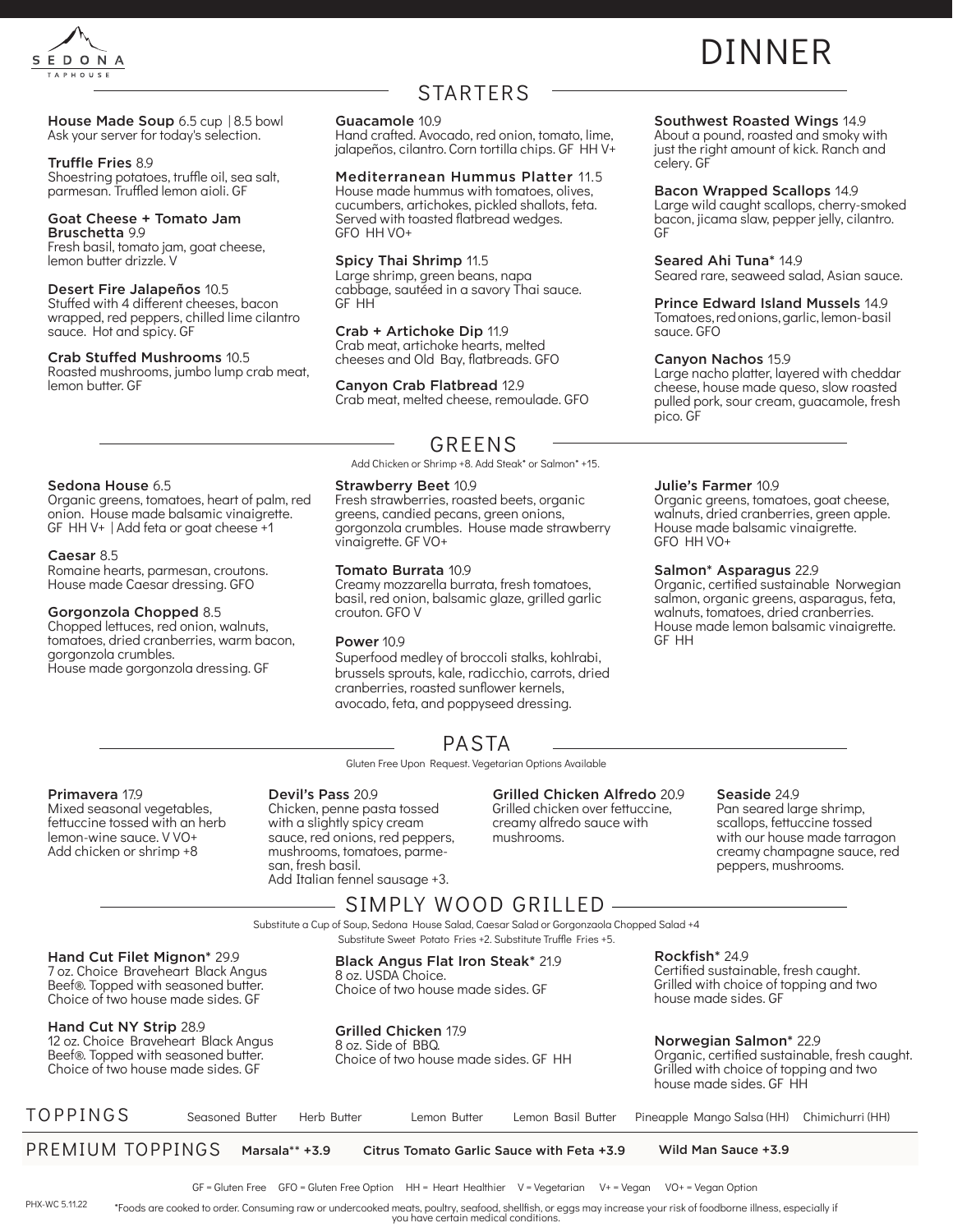## HOUSE SPECIALTIES

Antibiotic free, hormone free, cage free poultry. Organic, sustainable, antibiotic free salmon. Braveheart Black Angus Beef®.

### Chicken Marsala 19.9

8 oz. Topped with our house made Marsala sauce and sautéed portabella mushrooms. Garlic whipped potatoes and steamed broccoli. GF

### Chuckawalla Chicken 19.9

8 oz. Topped with melted goat cheese, sun-dried tomatoes and a citrus garlic sauce. Garlic whipped potatoes and grilled asparagus. GF

#### Roman Parmesan Crusted Chicken 19.9 Pan fried, panko and cheese crusted. Topped with an Italian salsa and melted mozzarella. Roasted Brussels sprouts and garlic whipped potatoes.

### Shrimp + Grits 16.9

Creamy cheddar grits with a touch of fresh jalapeño, shrimp, tasso ham. GF Add over easy egg\* +3.9.

### Bourbon Pork Chop\* 20.9

8 oz. Bone-in, brushed with house made bourbon glaze. Garlic whipped potatoes and steamed broccoli, Add additional pork chop\* +9

### Smoky BBQ Beef Short Rib 24.9

Slow roasted, wood grilled Angus beef short rib, smoky BBQ sauce. Garlic whipped potatoes and jicama slaw. GF

### Thai Glazed Salmon\* 23.9

Grilled, sweet with a hint of heat. Garlic whipped potatoes and steamed spinach.

### Crab Stuffed Shrimp 23.9

Large shrimp stuffed with jumbo lump crab meat, fresh spinach, lemon butter, garlic whipped potatoes. GF

### Sedona Crab Cakes 25.9

Two 4 oz, 'no filler' jumbo lump crab cakes with house made remoulade. Garlic whipped potatoes and Southwest corn. GF

### Seared Scallops 25.9

The Beyond Burger 15.5

toasted potato bun. GFO VO+

Large wild large scallops topped with lemon butter. Garlic whipped potatoes and Southwest corn. GF

Plant-based veggie burger, American cheese, greens, tomato, red onion, house made sauce,

### BURGERS

All burgers served with choice of side. Add cherry-wood bacon +3.9. Gluten Free Bun +1 Substitute a Cup of Soup, Sedona House Salad, Caesar Salad or Gorgonzaola Chopped Salad +4 Substitute Sweet Potato Fries +2. Substitute Truffle Fries +5.

### STH Burger 16.5

7 oz. Wagyu beef\*, pepper jack cheese, jicama slaw, sweet chili glaze, toasted potato bun. GFO

### Hangover Burger 16.5

7 oz. Wagyu beef\*, American cheese, bacon, over easy egg\*, house made sauce, caramelized onions, toasted potato bun. GFO

> Salmon\* Organic, certified sustainable salmon, greens, tomato, red onion, chimi aioli. With greens. 10.9 (2) 14.9 (3)

### Alpine Burger 16.5

7 oz. Wagyu Beef\*, Alpine Swiss, sherry sautéed portabella mushrooms, truffle mushroom aioli, caramelized onions, toasted potato bun. GFO

### Cheeseburger 15.5

7 oz. Wagyu beef\*, romaine, tomato, red onion, pickles, choice of cheese, toasted potato bun. GFO

### HANDHELDS

Southwest Steak Seasoned tender steak, black bean salsa, sautéed

cheese, fresh pico, cilantro. With greens. GFO

'Kobe Beef'\* Wagyu beef, Vermont cheddar, house made sauce, caramelized onions. With greens. 10.9 (2) 14.9 (3)

Crab Cake\* House made, remoulade, greens, red onion. With greens. 10.9 (2) 14.9 (3)

Dixie Smoked pulled pork and house made jicama slaw. With greens. 10.9 (2) 14.9 (3)

### TACOS

SLIDERS

Acapulco Fish Broiled mahi mahi, sautéed onions, avocado, pineapple mango salsa, chimi aioli, cilantro. With greens. GFO 13.9

### FLATBREADS

South Rim Shrimp Shrimp, mozzarella, parmesan. fresh pico, avocado, cilantro. GFO 10.5

13.9 Meat Lovers Italian fennel sausage, pepperoni, red onion, mozzarella, parmesan, fresh

> basil. GFO 10.5

BBQ Chicken Chicken, BBQ sauce, melted mozzarella, red onion. GFO  $10.5$ 

**Margherita** 

Fresh basil, olive oil, garlic, tomato, fresh mozzarella, parmesan, balsamic reduction glaze. GFO V  $\vec{9}$ 

SIDES All sides are GF.

Garlic Whipped Potatoes +3.9 Steamed Broccoli +3.9 Sautéed Spinach Shoestring French Fries

Grilled Asparagus +3.9 Roasted Brussels Sprouts +3.9 Southwest Corn

| L.<br>ς.<br>а |  |
|---------------|--|
| L             |  |

Fruit +3.9 Grilled Vegetables **+3.9 Sweet Potato Fries** 



onions, chipotle aioli, cheddar

Santa Fe Shrimp Crispy shrimp tossed with house made picante aioli, jicama slaw, pineapple mango salsa, cilantro. With greens. GFO 13.9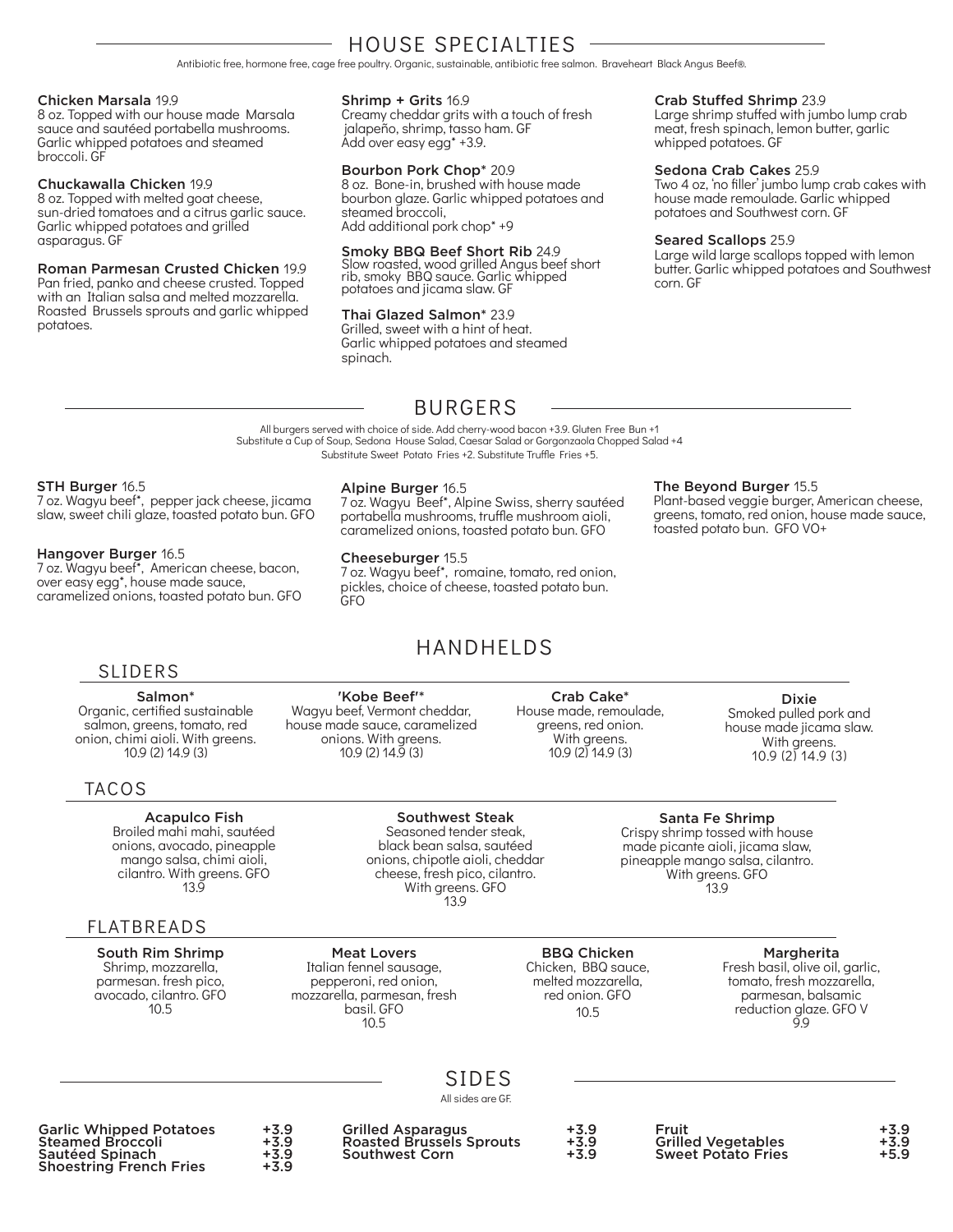### WINE

HOUSE 8 Chardonnay, Pinot Grigio, Pinot Noir, Cabernet Sauvignon, White Zinfandel

|       | <b>Brancott Sauvignon Blanc</b>           | Marlbourough, New Zealand   | $12 \mid 46$ |
|-------|-------------------------------------------|-----------------------------|--------------|
|       | Napa Cellars Sauvignon Blanc              | Napa Valley, California     | 11   42      |
|       | <b>Barone Fini Pinot Grigio</b>           | Trentino-Alto Adige, Italy  | 10 39        |
|       | <b>Montinore Pinot Gris</b>               | Willamette, Oregon          | $12 \mid 46$ |
| WHITE | <b>Fess Parker Chardonnay</b>             | Santa Barbara, California   | 15 55        |
|       | <b>Hess Chardonnay</b>                    | California                  | 10 39        |
|       | <b>Grove Ridge Chardonnay</b>             | Central Coast, California   | 9 34         |
|       | Julia James Chardonnay                    | California                  | 11   42      |
|       | <b>Chateau Ste. Michelle Dry Riesling</b> | Columbia Valley, Washington | 9 34         |
|       | <b>Heinz Eifel Riesling</b>               | Rheinhessen, Germany        | 9 34         |
|       | Villa Pozzi Moscato                       | Sicily, Italy               | 9 34         |
|       |                                           |                             |              |
|       |                                           |                             |              |

| <b>Firestead Pinot Noir</b>         | Willamette, Oregon          | 14   44 |
|-------------------------------------|-----------------------------|---------|
| <b>Cloud Break Pinot Noir</b>       | Central Coast, California   | 9 33    |
| <b>Skyfall Merlot</b>               | Columbia Valley, Washington | 12 46   |
| Michael David 'Freakshow' Red Blend | Lodi, California            | 15 55   |
| <b>Ruca Malen Malbec</b>            | Mendoza, Argentina          | 11   42 |
| District 7 Cabernet Sauvignon       | Central Coast, California   | 10   39 |
| Josh Cellars Cabernet Sauvignon     | California                  | 12 46   |
| Joel Gott 815 Cabernet Sauvignon    | California                  | 12 46   |
| Ramon Bilbao 'Crianza'              | Rioja, Spain                | 14   50 |
|                                     |                             |         |
|                                     |                             |         |

| سا<br>$\omega$      | Rosé de Provence 'Fleurs de Prairie'       | Cótes de Provence, France | $11 \mid 42$ |
|---------------------|--------------------------------------------|---------------------------|--------------|
| $\circ$<br>$\alpha$ | Bieler Pére et Fils                        | Cótes de Provence, France | 9 34         |
| SPARKLING           | La Luca Prosecco<br>Casa del Mar Brut Rosé | Veneto, Italy             | $9 \mid 34$  |
|                     |                                            | Spain                     | 10 36        |
|                     | Comte de Bucques Brut                      | France                    | 8 25         |
|                     | Codoníu Clasico Brut                       | Cantalonia, Spain         | 10   38      |
|                     | <b>WINES OF INTEREST</b>                   |                           |              |
|                     | <b>1arco Felluga Friuli Bianco</b>         | Italy                     | $12 \mid 46$ |
|                     | leto Chiarli 'Lambrusco Grasparossa'.      | Italy                     | 9 34         |
|                     | 'araduxx 'Proprietary Red'                 | Napa Valley, California   | 16 60        |
|                     | ruchard Syrah                              | California                | 14 50        |
|                     | ess Parker 'Frontier Red'                  | Central Coast, California | 9 34         |
|                     | ongmeadow Ranch 'Farmstead Cabernet'       | Napa Valley, California   | 58           |
|                     | RESERVE SELECTION                          |                           |              |

### WINES OF INTEREST

| Marco Felluga Friuli Bianco           | Italy                     | 12 46   |
|---------------------------------------|---------------------------|---------|
| Cleto Chiarli 'Lambrusco Grasparossa' | Italy                     | 9 34    |
| Paraduxx 'Proprietary Red'            | Napa Valley, California   | 16 60   |
| <b>Truchard Syrah</b>                 | California                | 14   50 |
| <b>Fess Parker 'Frontier Red'</b>     | Central Coast, California | 9 34    |
| Longmeadow Ranch 'Farmstead Cabernet' | Napa Valley, California   | 58      |

| Champagne, France       | 58 |
|-------------------------|----|
| Champagne, France       | 85 |
| Napa Valley, California | 58 |
| Los Caneros, California | 80 |
| Napa Valley, California | 85 |
| Napa Valley, California | 95 |
|                         |    |